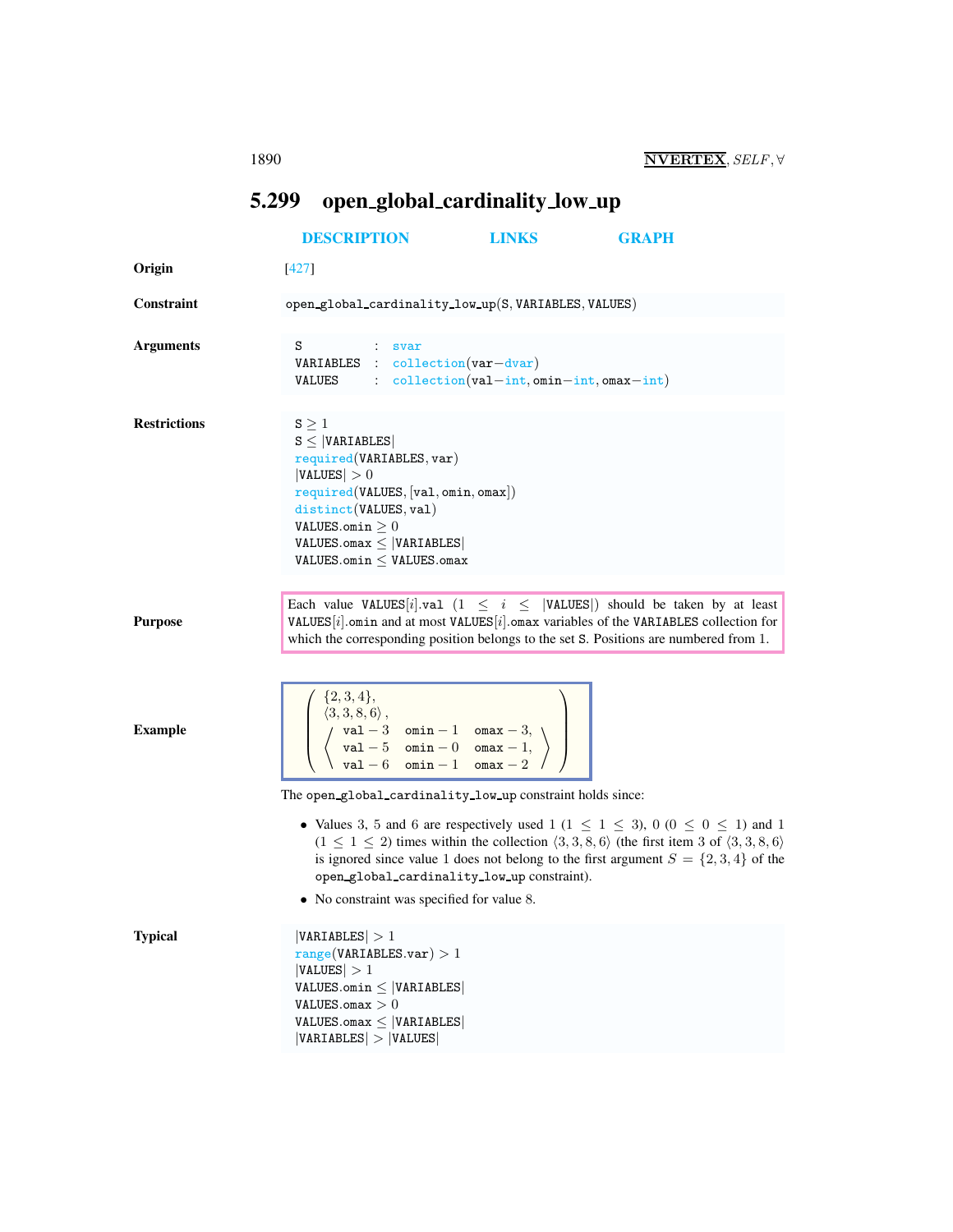| 20060824 | 1891 |
|----------|------|
|          |      |

<span id="page-1-0"></span>

| • Items of VALUES are permutable.                                                                                                                                                                                                                                                                                                                                                                                                                                                                                                                                                                                                                                    |  |  |
|----------------------------------------------------------------------------------------------------------------------------------------------------------------------------------------------------------------------------------------------------------------------------------------------------------------------------------------------------------------------------------------------------------------------------------------------------------------------------------------------------------------------------------------------------------------------------------------------------------------------------------------------------------------------|--|--|
| • An occurrence of a value of VARIABLES var that does not belong to VALUES val<br>can be replaced by any other value that also does not belong to VALUES.val.                                                                                                                                                                                                                                                                                                                                                                                                                                                                                                        |  |  |
| In their article [427], W.-J. van Hoeve and J.-C. Régin motivate the<br>open_global_cardinality_low_up constraint by the following scheduling prob-<br>lem. Consider a set of activities (where each activity has a fixed duration 1 and a start<br>variable) that can be processed on two factory lines such that all the activities that will<br>be processed on a given line must be pairwise distinct. This can be modelled by using<br>one open_global_cardinality_low_up constraint for each line, involving all the start<br>variables as well as a set variable whose final value specifies the set of activities assigned<br>to that specific factory line. |  |  |
| Note that this can also be directly modelled by a single diffn constraint. This is done by<br>introducing an assignment variable for each activity. The initial domain of each assignment<br>variable consists of two values that respectively correspond to the two factory lines.                                                                                                                                                                                                                                                                                                                                                                                  |  |  |
| A slight adaptation of the flow model that handles the original global_cardinality con-<br>straint $[342]$ is described in $[427]$ .                                                                                                                                                                                                                                                                                                                                                                                                                                                                                                                                 |  |  |
| <b>common keyword:</b> global_cardinality (assignment, counting constraint).<br>generalisation: open_global_cardinality (fixed interval replaced by variable).<br>hard version: global_cardinality_low_up.<br>specialisation: open_alldifferent (each active value <sup>15</sup> should occur at most once).<br>used in graph description: in_set.                                                                                                                                                                                                                                                                                                                   |  |  |
| application area: assignment.<br>constraint arguments: constraint involving set variables.<br><b>constraint type:</b> open constraint, value constraint, counting constraint.<br>filtering: flow.                                                                                                                                                                                                                                                                                                                                                                                                                                                                    |  |  |
|                                                                                                                                                                                                                                                                                                                                                                                                                                                                                                                                                                                                                                                                      |  |  |

<span id="page-1-1"></span><sup>15</sup>An *active value* corresponds to a value occuring at a position mentionned in the set S.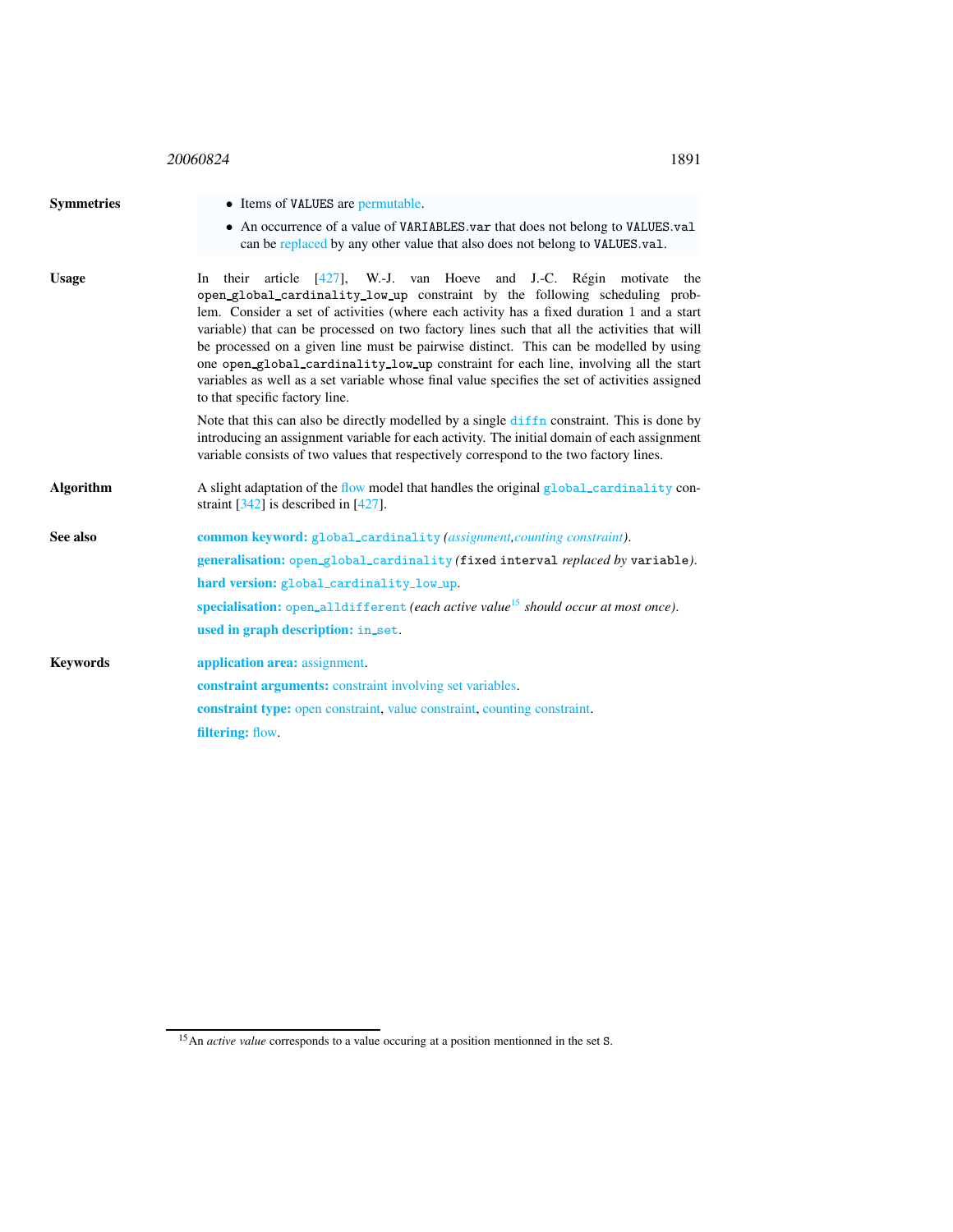<span id="page-2-0"></span>For all items of VALUES:

| Arc input(s)               | VARIABLES                                                                  |
|----------------------------|----------------------------------------------------------------------------|
| Arc generator              | $SELF \mapsto$ collection(variables)                                       |
| Arc arity                  | 1                                                                          |
| $Arc$ constraint(s)        | $\bullet$ variables.var = VALUES.val<br>$\bullet$ in_set(variables.key, S) |
| <b>Graph property(ies)</b> | • NVERTEX>VALUES.omin<br>$\bullet$ NVERTEX $<$ VALUES. omax                |
|                            |                                                                            |

Graph model Since we want to express one unary constraint for each value we use the "For all items of VALUES" iterator. The only difference with the graph model of the global cardinality low up constraint is the arc constraint where we also specify that the position of the considered variable should belong to the first argument S.

> Part (A) of Figure [5.616](#page-2-1) shows the initial graphs associated with each value 3, 5 and 6 of the VALUES collection of the **Example** slot. Part  $(B)$  of Figure [5.616](#page-2-1) shows the two corresponding final graphs respectively associated with values 3 and 6 that are both assigned to the variables of the VARIABLES collection (since value 5 is not assigned to any variable of the VARIABLES collection the final graph associated with value 5 is empty). Since we use the NVERTEX graph property, the vertices of the final graphs are stressed in bold.



<span id="page-2-1"></span>Figure 5.616: Initial and final graph of the open global cardinality low up constraint